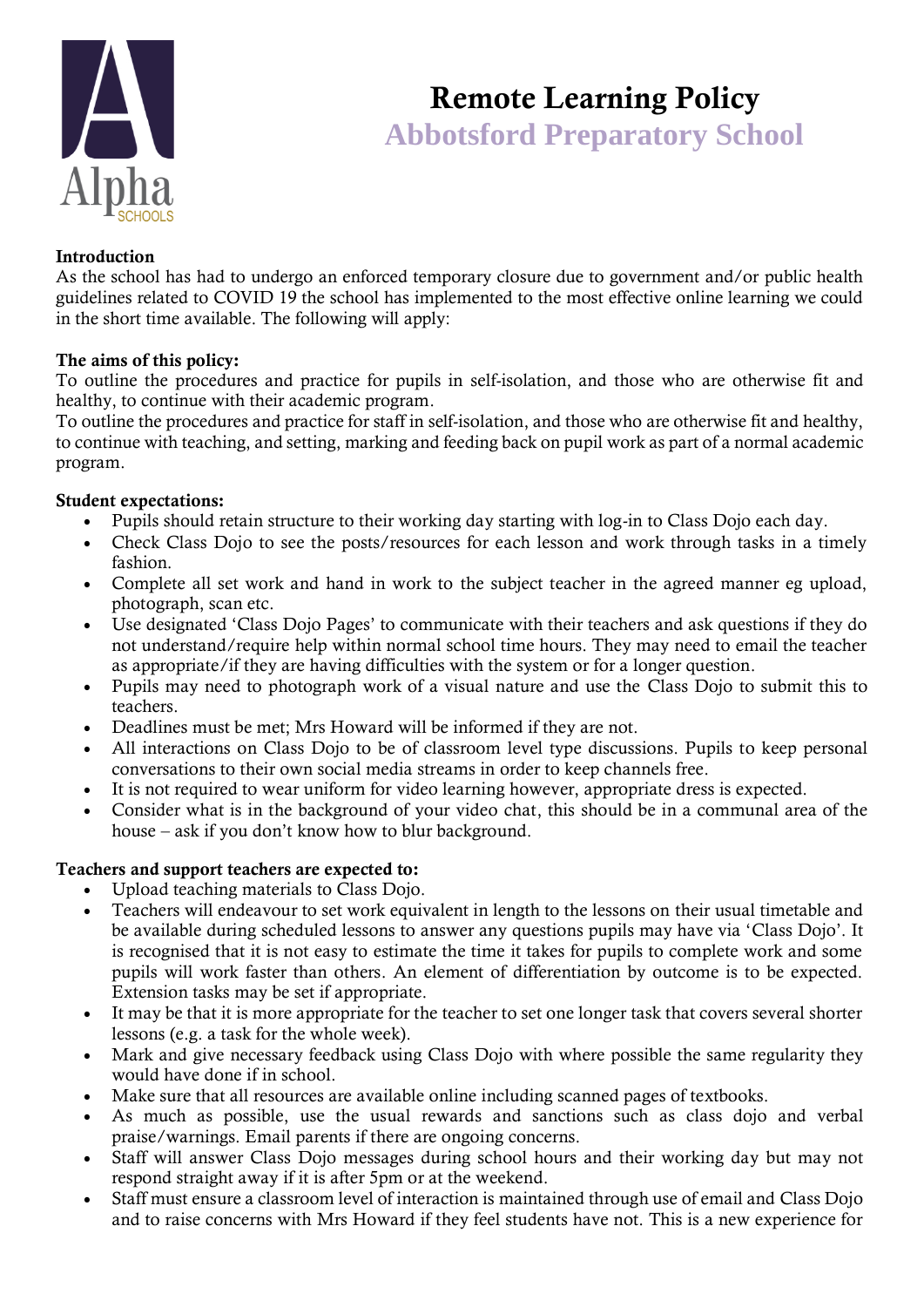the students, and we must guide them in how to behave. Just as in their own physical classroom staff must set out their expectations.

- Staff to set expectations such as microphones off and suitable background.
- Staff to ensure a secure online meeting session use of a password, enable a waiting room etc.
- Staff not to have one to one video chat with a student, they should invite another member of staff or the child's parent to be a silent attendee.
- Staff to submit a log of anything that goes wrong, technically or otherwise, to Mrs Howard.

## Children with special educational needs:

• Connect with parents and/or students who receive one-to-one SEN support, during their usual allocated time, to check how they are coping with the home learning and keep formal records of all interactions.

## Parents are expected to:

- To ensure their child has sufficiently adequate computer equipment and internet access in order to fully participate in home learning.
- Encourage and support their children's work including: finding an appropriate place to work, checking that set work is completed and submitted by the end of each day and ensuring that the normal school timetable for the day is followed as much as possible.
- Contact the class teacher if there are any concerns.
- All parents have access to their child's account to allow monitoring.
- Support students in choosing an appropriate location for Zoom video calls.

Feedback - students can continue to receive the [feedback t](https://helpcentre.fireflylearning.com/teachers-staff/tasks/marking-giving-feedback)hey need through online annotation of documents, along with audio feedback, whilst teachers can track their progress and see where support is required.

### Safeguarding

This guidance document is supported by the Safeguarding policy at Abbotsford Preparatory School. Specific additions to note:

Parental involvement during video sessions: by bringing staff instruction into the home, the lessons can feel different. The same rules of communication apply as if this were a regularly taught lesson, meaning that the interactions in these lessons are between the teacher and the invited members of the class.

Size of groups for home learning. We are aware of the increased level of risk around one-to-one video meetings with pupils, however, there are many reasons why they would be helpful and appropriate. One toone sessions with students should follow the same guidance as one-to-one conversations in school, in most instances theses should take the format of a one to one call rather than a video and recording can be considered. If the video option is chosen, then invite another member of staff who would have a silent involvement.

Staff registering for any software / platforms, must do so with their school email address.

This policy has been written in response to the COVID 19 self-isolating and school closure that took place on March 20<sup>th</sup> and will either be reviewed yearly or sooner if needed, based on these unprecedented times.

| Date           | Position                  | Name of reviewer | Date of next review |
|----------------|---------------------------|------------------|---------------------|
| September 2021 | Headmistress              | Mrs C Howard     | September 2022      |
| September 2021 | <b>Chair of Governors</b> | Mr A. Khan       | September 2022      |